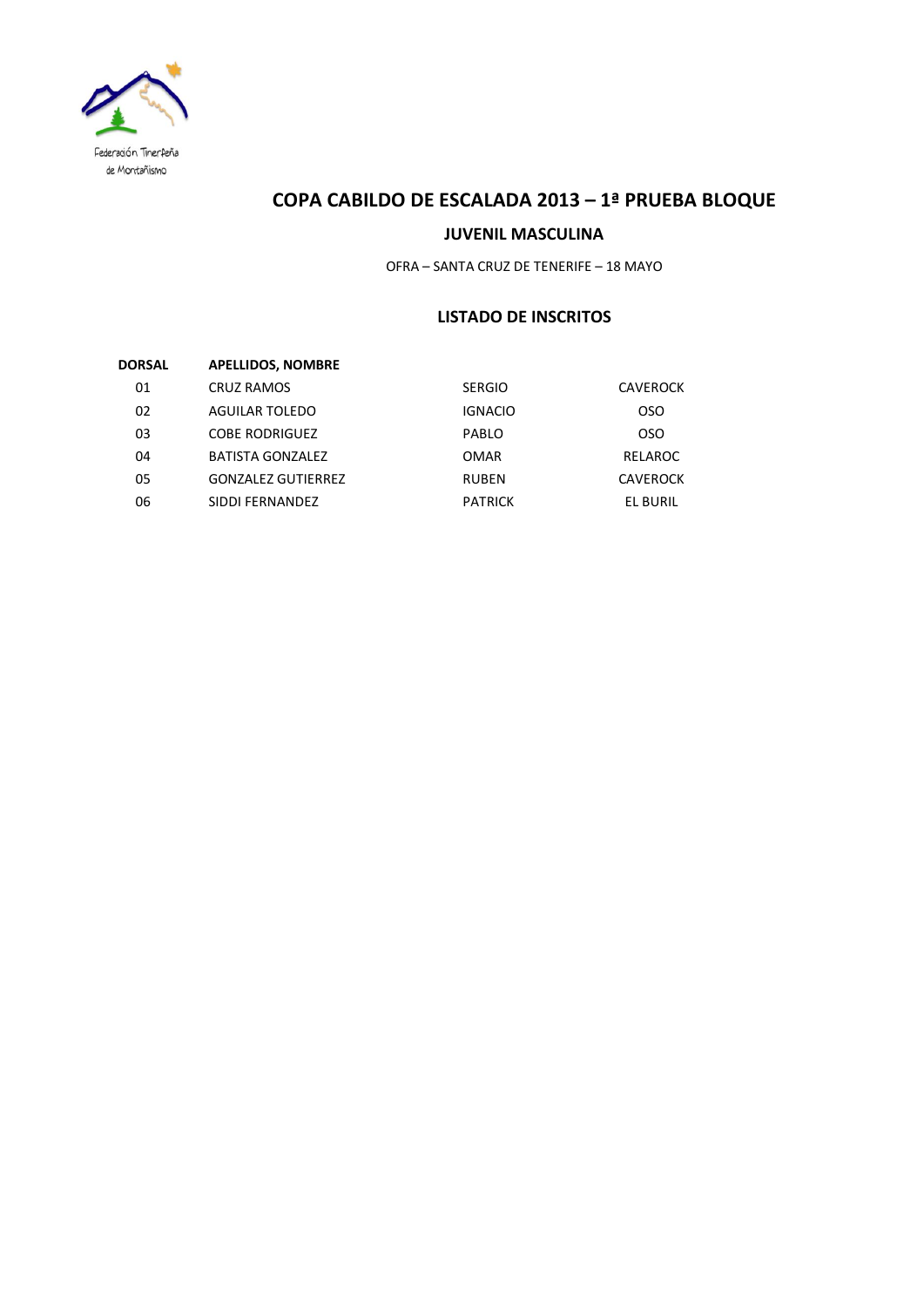

# **COPA CABILDO DE ESCALADA 2013 – 1ª PRUEBA BLOQUE**

#### **JUVENIL MASCULINA**

OFRA – SANTA CRUZ DE TENERIFE – 18 MAYO

## **RONDA CLASIFICATORIA**

| <b>PUESTO</b> | <b>APELLIDOS</b>          | <b>NOMBRE</b>  | <b>CLUB</b>     | <b>TOP'S</b> | <b>BONUS</b> |
|---------------|---------------------------|----------------|-----------------|--------------|--------------|
| 1             | <b>CRUZ RAMOS</b>         | <b>SERGIO</b>  | <b>CAVEROCK</b> |              |              |
| 2             | AGUILAR TOLEDO            | IGNACIO        | OSO             | 6            | 7            |
| 3             | <b>COBE RODRIGUEZ</b>     | PABLO          | OSO.            | 3            | 4            |
| 4             | <b>BATISTA GONZALEZ</b>   | <b>OMAR</b>    | RELAROC         |              | 6            |
| 5             | <b>GONZALEZ GUTIERREZ</b> | <b>RUBEN</b>   | <b>CAVEROCK</b> |              | 2            |
| 6             | SIDDI FERNANDEZ           | <b>PATRICK</b> | EL BURIL        |              |              |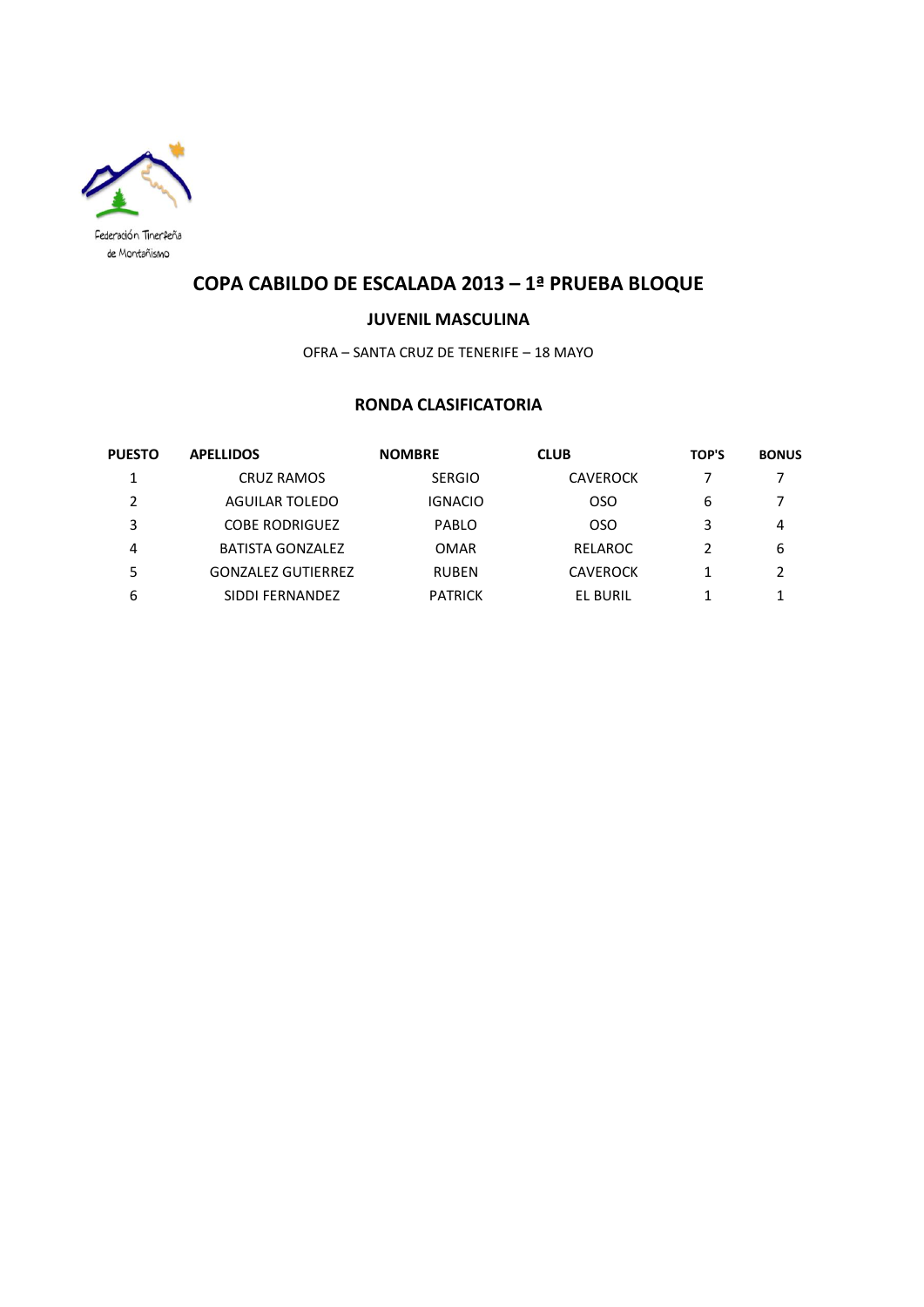

#### **CABILDO DE ESCALADA 2013 – 1ª PRUEBA BLO**

#### **JUVENIL MASCULINA**

#### **OFRA – SANTA CRUZ DE TENERIFE – 18 MAYO RONDA FINAL**

| <b>PUESTO</b> | <b>APELLIDOS</b>          | <b>NOMBRE</b>  | <b>CLUB</b>     | TOP'S | <b>INTENTOS TOP'S</b> | <b>BONOS</b> | <b>INTENTOS BONOS</b> |
|---------------|---------------------------|----------------|-----------------|-------|-----------------------|--------------|-----------------------|
|               | <b>CRUZ RAMOS</b>         | <b>SERGIO</b>  | <b>CAVEROCK</b> |       |                       |              |                       |
|               | AGUILAR TOLEDO            | <b>IGNACIO</b> | oso             |       |                       |              |                       |
|               | <b>BATISTA GONZALEZ</b>   | <b>OMAR</b>    | RELAROC         | 0     | 0                     |              | 4                     |
|               | COBE RODRIGUEZ            | PABLO          | <b>OSO</b>      | 0     | 0                     |              |                       |
|               | <b>GONZALEZ GUTIERREZ</b> | <b>RUBEN</b>   | <b>CAVEROCK</b> |       |                       |              |                       |
| b             | SIDDI FERNANDEZ           | <b>PATRICK</b> | <b>EL BURIL</b> | 0     | 0                     |              | ь                     |